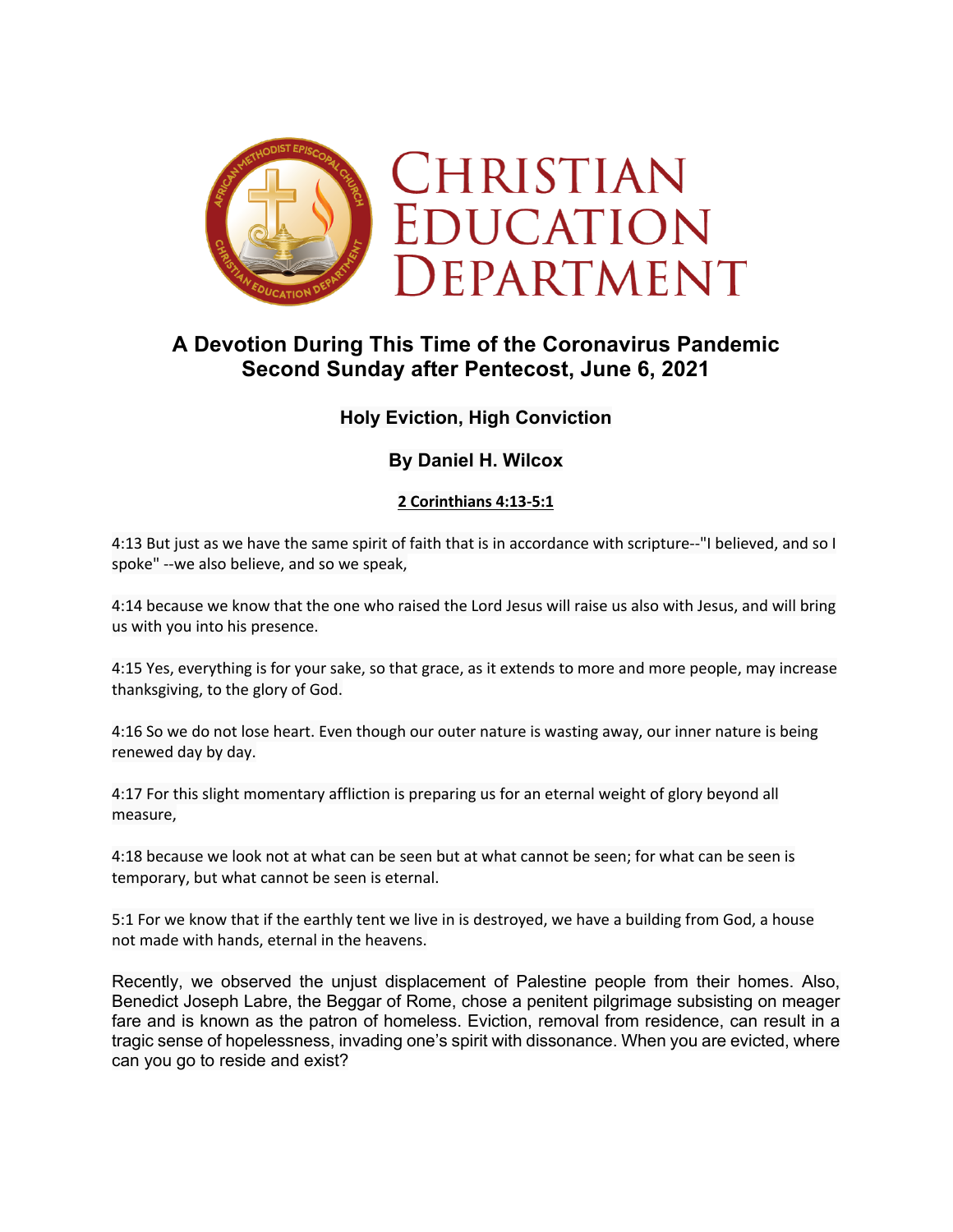The writer of 2 Corinthians records that a believer challenged by the calamities of life, possesses a faith in God that will not fail. Their hope anchors in a trust that though inextricably beaten, overpowered, or burdened by troubles prevails because of God's protecting provision. Our faith that the Eternal One who raised Jesus Christ from death's dark dungeon will also raise us. In spite of apparent external extinguishing of human vitality, the God renews courageous faith through daily affirmations that encourage and compel. Humanity encounters diminishing capacities as we mature, shortening of steps, diming of eyesight, tainting of teeth, or lessening of hearing. Finally, an inevitable moment when spirit is separated from body comes with an inescapable eviction. Where can one go or where does one subsist?

Out of confident conviction, believers respond with eternal blessing of divine hope, that though evicted from the temporal residence, they will move to eternal habitation in the heavens, not constructed by human agency. This temporary inconvenience will be replaced by God with permanent celestial accommodations. Therefore, that bane of earthly eviction becomes a blessing of heavenly conviction; and, we rest with God forevermore.

Let us live in worship, witness, and the work of God, knowing that God has an eternal home for us in heaven.

**TALK:** Take a moment to be silent, reflect, and share (write down)—Reflecting on the scripture, share a time/instance when you have felt homeless or without a place to exist. What was foremost on your mind? What sustained you? How did this experience make you feel or direct you?

**PRAY:** O God, whom all good proceeds. Grant that by your inspiration we may think about those things that are right, and by your merciful guiding may do them: through Jesus Christ our Lord, who lives and reigns with you and the Holy Ghost, one God, forever and ever. Amen.

#### *Adaption from The Book of Common Prayer*

### **ACT:**

1. During the Kingdomtide season, engage a mature believer to discuss their perceived journey forward, its hopefulness or hopelessness. Journal your experience and reflect on your own spiritual journey. Do what you can to protect the health of others and yourself by practicing social distancing as much as possible, washing your hands often, wearing face covering to help prevent the spread of COVID-19, and prayerfully considering getting the vaccine when it is available— See: http://www.amechealth.org.

2. See also the craft activity that accompanies this devotion.

#### **Song:**

#### O They Tell Me of a Home AMEC Hymnal, #480

- 1. O they tell me of a home far beyond the skies, O they tell me of a home far away; O they tell me of a home where no storm clouds rise,
	- O they tell me of an unclouded day.